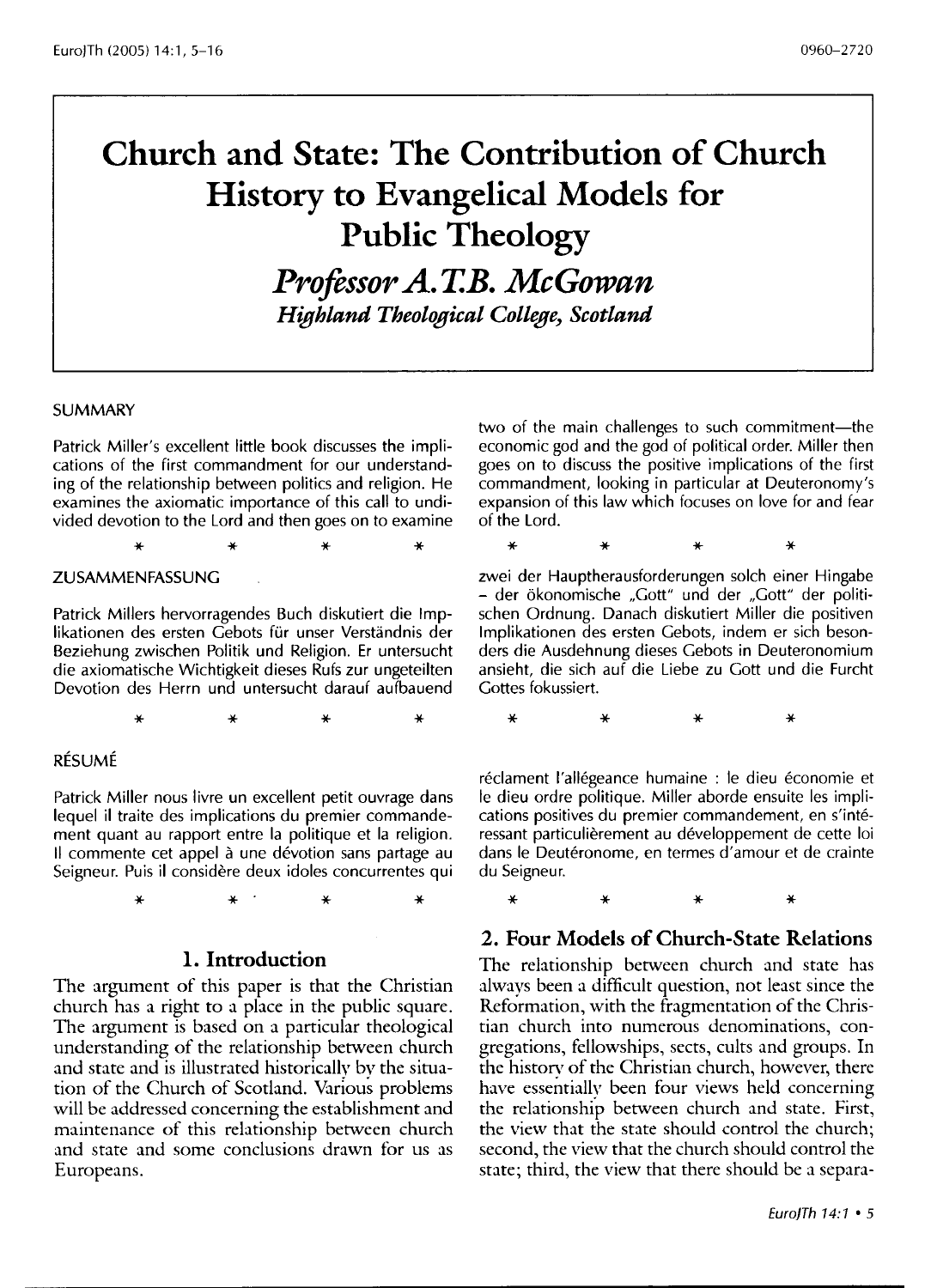tion of church and state; and fourth, the view that church and state should be in some mutually-binding relationship. Let us examine each of these in turn.

#### i. State controls Church

The best way to illustrate this first model is by using the example of the Church of England. Both England and Scotland were partially controlled by foreign powers at the beginning of the sixteenth century, England by Spain and Scotland by France. Various alliances were formed because of these relationships, one of the most significant of which was the marriage of Arthur, Prince of Wales to Catherine of Aragon, the daughter of Ferdinand and Isabella of Spain. Sadly, the marriage lasted less than a year and Catherine was left a widow. Henry VIII wanted to marry his brother's widow and eventually persuaded Pope Julius II to permit this. There was considerable opposition to this marnage, not least from the Archbishop of Canterbury but Henry went ahead. The failure to produce a male heir led Henry to ask the Pope to annul the marriage, belatedly appearing to accept the Archbishop's opinion that it had never truly been a legal marriage in the first place. The Pope refused, in part at least because of the influence upon him of Emperor Charles V, Catherine's nephew. In 1529 Henry called a parliament and set about the Reformation of the Church, his main objective being that he, and not the Pope, would be the head of the Church of England, thus guaranteeing the Church's complicity in his intended divorce. In 1531 Henry forced the clergy to accept this position and from that point on the Church of England has never been able to make decisions for itself without royal approval. Parliament endorsed this and also passed other significant Acts, including one which prevented appeals to Rome. Henry did not find it easy to force through these changes and there was considerable opposition but ultimately he made acceptance of the Acts of the 'Reformation Parliament', as it was called, a test of loyalty to the Crown. A.D. Innes comments,

This Submission of the clergy was a real act of surrender. There never had been, indeed, any practical power of promulgating constitutions which could override the ordinary law; but short of that the Church had claimed and exercised the right of enforcing her spiritual or quasi-spiritual legislation without submitting it to the approbation of any temporal authority. That right was now wiped out.<sup>1</sup>

Henrv wanted a Reformation in which small changes 'were made to the theology and liturgy of the church, the main change being that the king was recognized as head, or 'Supreme Governor', of the church. Under Edward VI, however, the Reformation was carried forward in a much more positive way, with significant theological advances, but all of that was lost when Mary, daughter of Henry and Catherine of Aragon, came to the throne and reinstituted the papal supremacy. When finally Elizabeth I came to power, the Reformation was established on a permanent basis. The Elizabethan Settlement of 1559 established Protestantism in England but, as the Puritans were to protest, that Reformation was incomplete in comparison to what had been achieved in Germany in Switzerland and in France. One matter, however, was not in doubt. In 1559 the papal supremacy was completely overthrown and was replaced once again with the Royal supremacy.

The situation established in 1559 is, in almost every respect, precisely as it is today. The monarch has supremacy over the Church of England and all legislation related to the Church must have royal approval. Even with the establishment of a constitutional monarchy, the situation remains that the state controls the Church with the monarch as the Supreme Governor of the Church. The Church of England cannot change its constitution without an Act of Parliament and its bishops and other leaders are appointed by the monarch, based on recommendations from the Crown Appointments Commission, which reports directly to the Prime Minister. In practice, of course, as distinct from Act of Parliament, the Church of England enjoys a large degree of autonomy and many of the constitutional procedures are more formal than material.

### ii. Church controls State

During much of the medieval period, the increasing power of the Catholic Church meant that the Church often had significant influence over monarchs and states. Indeed, for considerable periods, the Holv Roman Empire was largely under the control of the Pope. One example of the way in which the Pope tried to control nation states is found in the later Reformation period.

The Act of Uniformity, passed in 1559, whereby all citizens were to recognise the monarch as Supreme Governor of the Church of England, was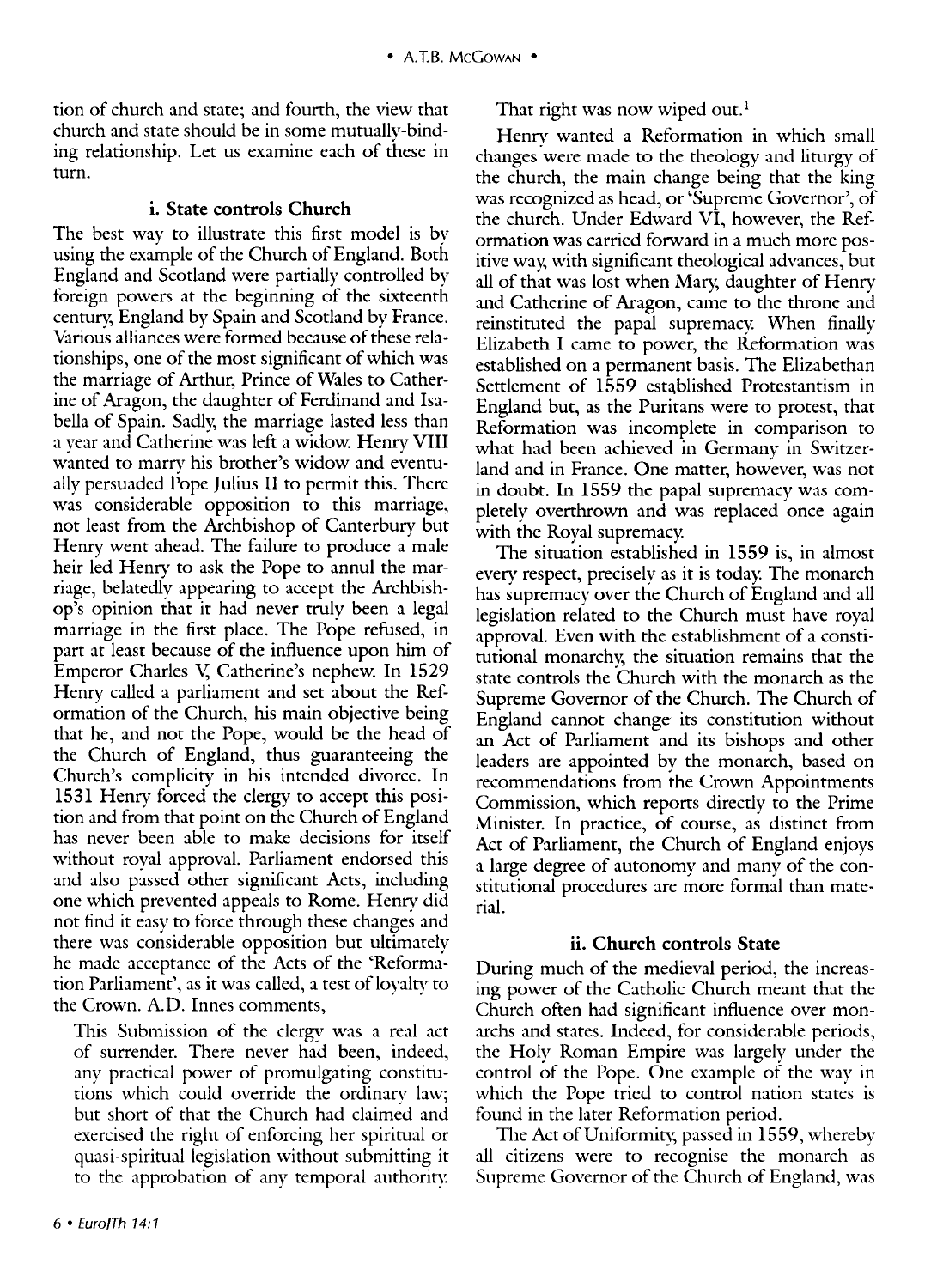not universally accepted. Many Catholics refused to change their allegiance from the Pope to the Queen and their refusal led to their being called 'Recusants'. They demanded the freedom to worship in the old ways and rejected the Prayer Book which had been imposed. This led to persecution and even martyrdom for many. Indeed, it was not until the passing of the Catholic Emancipation Act in 1829 that most of the anti-Catholic legislation was finally lifted. It is, of course, still the case today that a Roman Catholic cannot be the monarch of the United Kingdom.

This whole persecution was compounded when Mary Queen of Scots, in 1568, left Scotland and fled to England where she had some claim to the English throne. Many of the Recusants saw Mary as the one to restore the papal supremacy and Catholic worship and liturgy and so supported her claims to the throne. This led to a revolt, which began in the north of England in 1569 and which was brutally suppressed.

What is of interest to us in this present argument, however, is the response of the Pope to these circumstances. In fact, he issued a Bull called Regnans in Excelsis in which he excommunicated Queen Elizabeth, deposed her from the throne and declared that none of her subjects henceforth owed her any allegiance. Clearly, then, the pope believed that the church could exercise control over nation states and that the rulers of nations must be subject to Rome. This view that the church should control the state is less evident today, although the fact that the Vatican is an independent state must be considered a symptom of this viewpoint.

## iii. Separation of Church and State

At the Reformation, as well as the magisterial Reformers there were, of course, other leaders and factions. The most significant of these was the Anabaptist movement. This movement, comprising many individuals and groups, shared some common views, not least concerning the relation between church and state. They argued for the separation of church and state. Further, it was argued that Christians should have no involvement in the state. This was spelled out later in terms of a refusal to vote or participate in any political system and a refusal to bear arms on behalf of the State.

In the main Anabaptist confession, *The Conftssion of Schleitheim*, drawn up by Michael Sattler in 1527, there is a strong emphasis on separation.<sup>2</sup> There are seven articles in the confession and Article IV is on 'Separation':

We have been united concerning the separation that shall take place from the evil and the wickedness which the devil has planted in the world, simply in this; that we have no fellowship with them, and do not run with them in the confusion of their abominations. So it is; since all who have not entered into the obedience of faith and have not united themselves with God so that they will to do His will, are a great abomination before God, therefore nothing else can or really will grow or spring forth from them than abominable things. Now there is nothing else in the world and all creation than good or evil, believing and unbelieving, darkness and light, the world and those who are [come] out of the world, God's temple and idols. Christ and Belial, and none will have part with the other. $3$ 

This could be interpreted as meaning simply that Christians must not have fellowship with unbelievers but the implications for separation from state government are spelled out in Article VI on 'The Sword', where we are told that Christians ought not to serve as magistrates, the following being part of that argument:

Lastly, one can see in the following points that it does not befit a Christian to be a magistrate: the rule of the government is according to the flesh, that of the Christians according to the spirit. Their houses and dwelling remain in this world, that of the Christians is in heaven. Their citizenship is in this world, that of the Christians is in heaven (Phil. 3:20). The weapons of their battle and warfare are carnal and only against the flesh, but the weapons of Christians are spiritual, against the fortification of the devil. The worldly are armed with steel and iron, but Christians are armed with the armor of God, with truth, righteousness, peace, faith, salvation, and with the Word of God. In sum: as Christ our Head is minded, so also must be minded the members of the body of Christ through Him, so that there be no division in the body, through which it would be destroved. Since then Christ is as is written of Him, so must His members also be the same, so that His body mav remain whole and unified for its own advancement and upbuilding. For any kingdom which is divided within itself will be destroyed  $(Mt. 12:25).<sup>4</sup>$ 

A slightly more measured statement is to be found in the 1963 Mennonite *Brief Statement of Faith,* where we read in Article 19: 'We believe that the state is ordained of God to maintain order in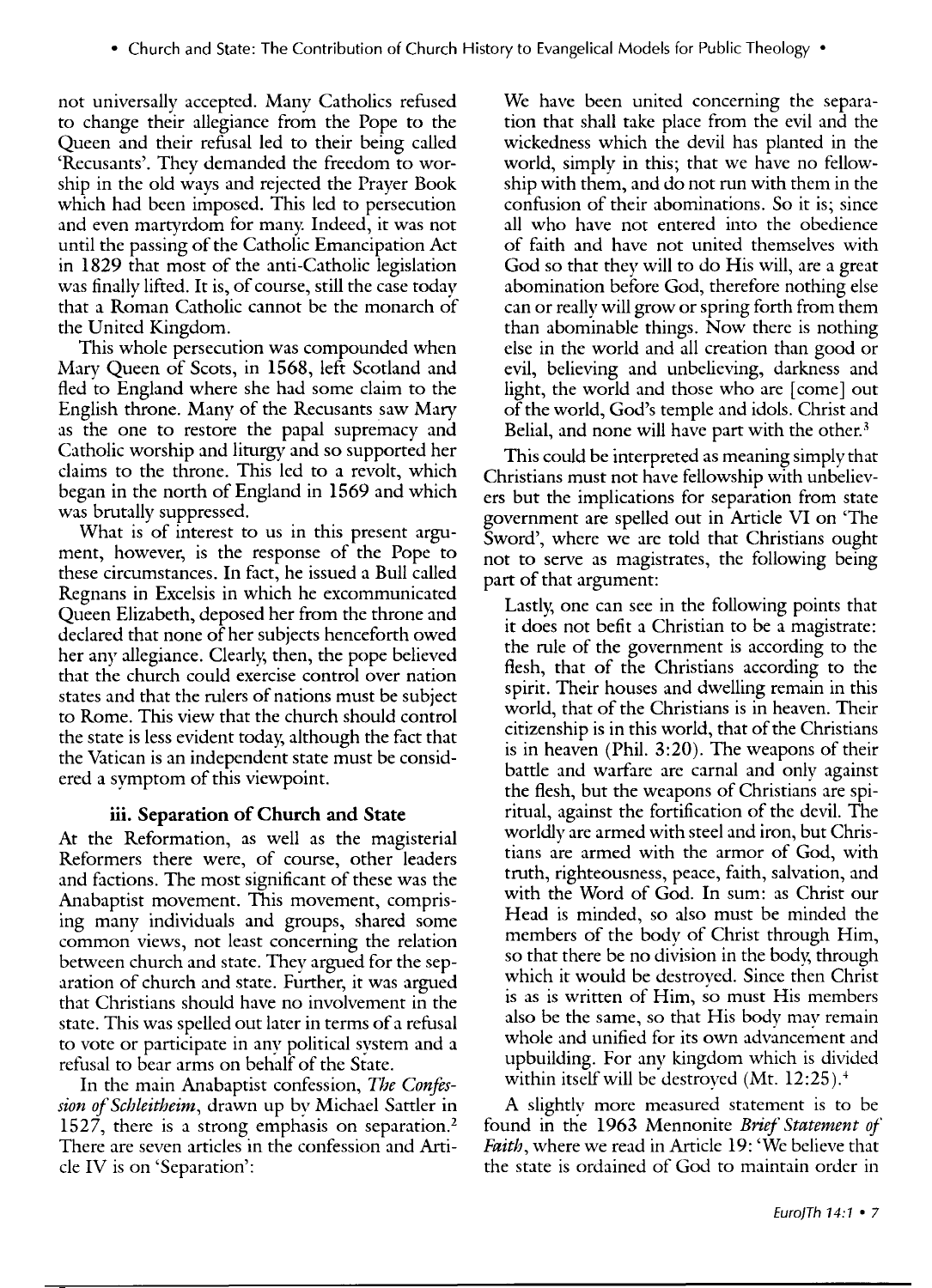society, and that Christians should honor rulers, be subject to authorities, witness to the state, and pray for governments.'5 Similarly, in the 1995 Mennonite Confession of Faith, where the position is speiled out in much more detail, especially in Article 23 'The Church's Relation to Government and Society':

The church is the spiritual, social, and political body that gives its allegiance to God alone. As citizens of God's kingdom, we trust in the power of God's love for our defense. The church knows no geographical boundaries and needs no violence for its protection. The only Christian nation is the church of Jesus Christ, made up of people from every tribe and nation, called to witness to God's glory.

In contrast to the church, governing authorities of the world have been instituted by God for maintaining order in societies. Such governments and other human institutions as servants of God are called to act justly and provide order. But like all such institutions, nations tend to demand total allegiance. They then become idolatrous and rebellious against the will of God. Even at its best, a government cannot act completely according to the justice of God because no nation, except the church, confesses Christ's rule as its foundation.

As Christians we are to respect those in authority and to pray for all people, including those in government, that they also may be saved and come to the knowledge of the truth. We may participate in government or other institutions of society only in ways that do not violate the love and holiness taught by Christ and do not compromise our loyalty to Christ. We witness to the nations by being that "city on a hill" which demonstrates the way of Christ. We also witness by being ambassadors for Christ, calling the nations (and all persons and institutions) to move toward justice, peace, and compassion for all people. In so doing, we seek the welfare of the city to which God has sent us. <sup>6</sup>

In the commentary which accompanies this confession, the position is clarified even further:

Before the fourth century, about the time of the Roman emperor Constantine, most Christians thought of themselves as God's nation, made up of both Jewish and Gentile believers, living among the nations, yet strangers among them (1 Pet. 2:11-17; Heb. 11:13-16. When Christianity became the state religion, the emperor

came to be seen as the protector of the faith (even by violence). Church membership was no longer voluntary. Mission efforts were primarily directed toward people outside the empire. Even now, in places where Christianity is no longer the state religion, the government is often seen as the defender of religion, and the church is expected to support government policies.

We believe that Christ is Lord over all of life. Church and state are separate and often competing structures vying for our loyalty. We understand that governments can preserve order and that we owe honor to people in government. But our "fear" belongs to God alone (1 Pet. 2: 17). When the demands of the government conflict with the demands of Christ, Christians are to "obey God rather than any human authority" (Acts  $5:29$ ).<sup>7</sup>

Although the various churches which can trace their ancestry to Anabaptism are relatively few today, arguments for the separation of Church and State are much more common, largely because of the adoption of this position by the government of the USA. Religion may not be taught in the State schools and any overt expression of Christianity is forbidden in federal buildings, witness the recent case where former Alabama Chief Justice Roy Moore was forced to remove his monument of the Ten Commandments from his courtroom.

It seems clear that the founding fathers of America did not have this scenario in mind. Their great concern, following the experience of the Pilgrim Fathers and the New England Puritans, was to prevent government interference in the religious life of the people. They were concerned to avoid the situation they had left in England, whereby the church was controlled by the state and Christians were not free to reform the church according to Scripture as they interpreted it. It was certainly not their intention that schools should be prohibited from holding services of worship or teaching children about God.

More recently, however, Christians have begun to fight back against the increasing anti-religious attitude which has been fostered by Supreme Court interpretations of the *Constitution.* The Rev Dr D. James Kennedy, PCA Minister in Florida, is heading up an organisation called 'The Center for Reclaiming America', which is working to overturn the atheistic interpretation of the Constitution. <sup>8</sup> One example of the work of the Center concerns the recent decision of the Ninth Circuit Court of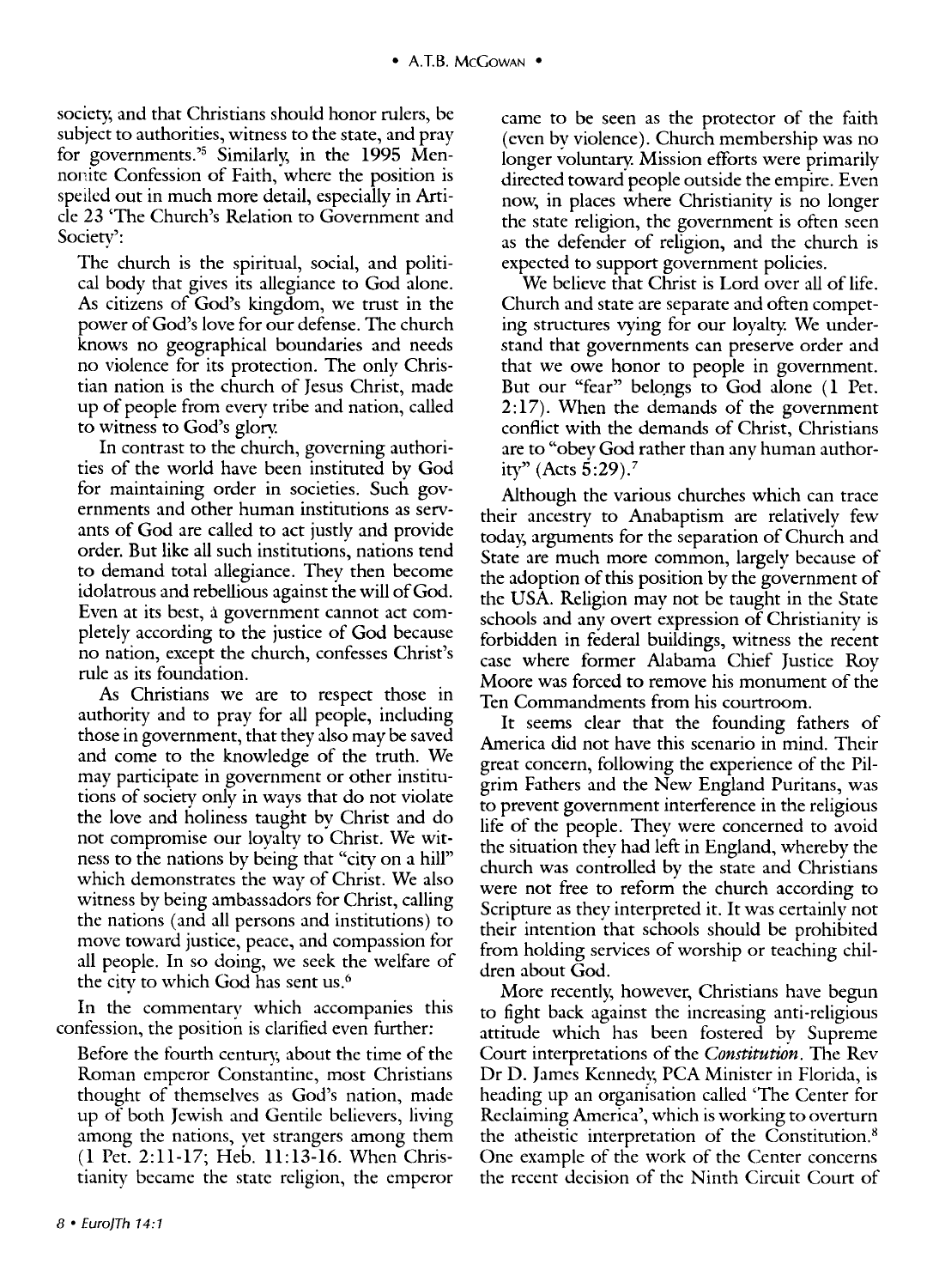Appeals that the Pledge of Allegiance 'One Nation Under God' is a violation of the US Constitution because it constitutes an 'establishment of religion'. The Center has now amassed just short of quarter of a million signatories to protest this matter, which is now in the hands of the Supreme Court.

Dr Kennedy is not alone in his efforts. The Rev Dr Peter A. Lillback, Presbyterian minister and theologian, has set up 'The Providence Forum'. The mission of the Forum, *inter alia,* is to 'reinstill and promote a Judeo-Christian worldview within our culture. '9 Dr Lillback has also written a short book on religious liberty which supports the arguments presented by the Forum.<sup>10</sup> Yet another Christian organisation which exists to campaign on the church and state issue, is the Alliance Defense Fund'.<sup>11</sup> In one of their pamphlets, they explain something of the history of the church/state controversy:

The term "separation of church and state" was first used by Thomas Jefferson in a letter to the Danbury Baptists in 1801, when he responded to their concerns about state involvement in religion. Jefferson's letter had nothing to say about limiting public religious expression, but dealt *withgovernment)s interference* in the public expression of faith.<sup>12</sup>

It was U.S. Supreme Court Justice Hugo Black who first inserted the term "separation of church and state" into American jurisprudence in his majority opinion of *Everson v. Board ofEducation* (1947). He wrote: "The First Amendment has erected a wall between church and state. The wall must be kept high and impregnable. We could not approve the slightest breach."...

The First Amendment states: "Congress shall make no law respecting an establishment of religion; or prohibiting the free exercise thereof; or abridging the freedom of speech, or the press; or the right of the people peaceably to assemble, and to petition the government for a redress of grievances." No mention is made of a "wall between church and state."<sup>13</sup>

If we take all of the arguments of these various organisations together, it would seem that the way in which the Supreme Court has interpreted the US Constitution is out of step with what these groups believe to be the true intent of those who originally framed it. Some Christian lawyers have been more specific and have argued that the current situation has come about because of a failure to read the *US Constitution* in the light of the *Dec-*

#### *laration of Independence* .14

No matter what the outcome of these current battles may be, it does seem to me that the decision in principle to opt for a model which argues for the separation of church and state, for whatever good reason, was bound to lead to many of the difficulties currently being encountered. The New England Puritans may have intended to preserve their freedom to worship without state interference but their position was not well grounded theologically and not well worded legally. In the hands of those who are antagonistic to biblical Christianity it was almost inevitable that it would be used to marginalise and isolate Christianity and to remove it from the public square.

#### iv. Church and State in Relationship

The fourth model of church-state relationship argues for a relationship in which there is mutual recognition and responsibility. This has taken various forms over the centuries. The classic example is the relationship between church and state as established by Constantine. When in 324AD Constantine became supreme Caesar over both halves of the Roman Empire, he moved fairly quickly to ensure a united church in a united empire. He was instrumental in seeking to bring theological harmony to the seriously divided church by instigating and chairing the Council of Nicaea. More significantly, however, he moved to Christianise the empire, effectively creating what we now call 'Christendom'.15 In giving freedom, protection and recognition to the church, Constantine greatly advanced its standing and made mission and evangelism much safer and easier. By declaring the empire to be Christian, however, he faced two problems. First, the risk of nominalism; and second, the creation of a somewhat unstable relationship between church and state which was always in danger of transmogrifying into model one or model two above.

Another understanding of how church and state could be in relationship was formulated by Martin Luther by means of his 'two kingdoms' doctrine. 16 This argument recognises that there is both a 'kingdom of God' and a 'kingdom of the world'. Each has a purpose under God but those purposes must be achieved separately.

Thus did Luther simultaneously vindicate civil rule as a Christian work against the Anabaptist rejection of it *and* repudiate the direct interference of secular authority with, or on behalf of, Christian freedom... The key to Luther's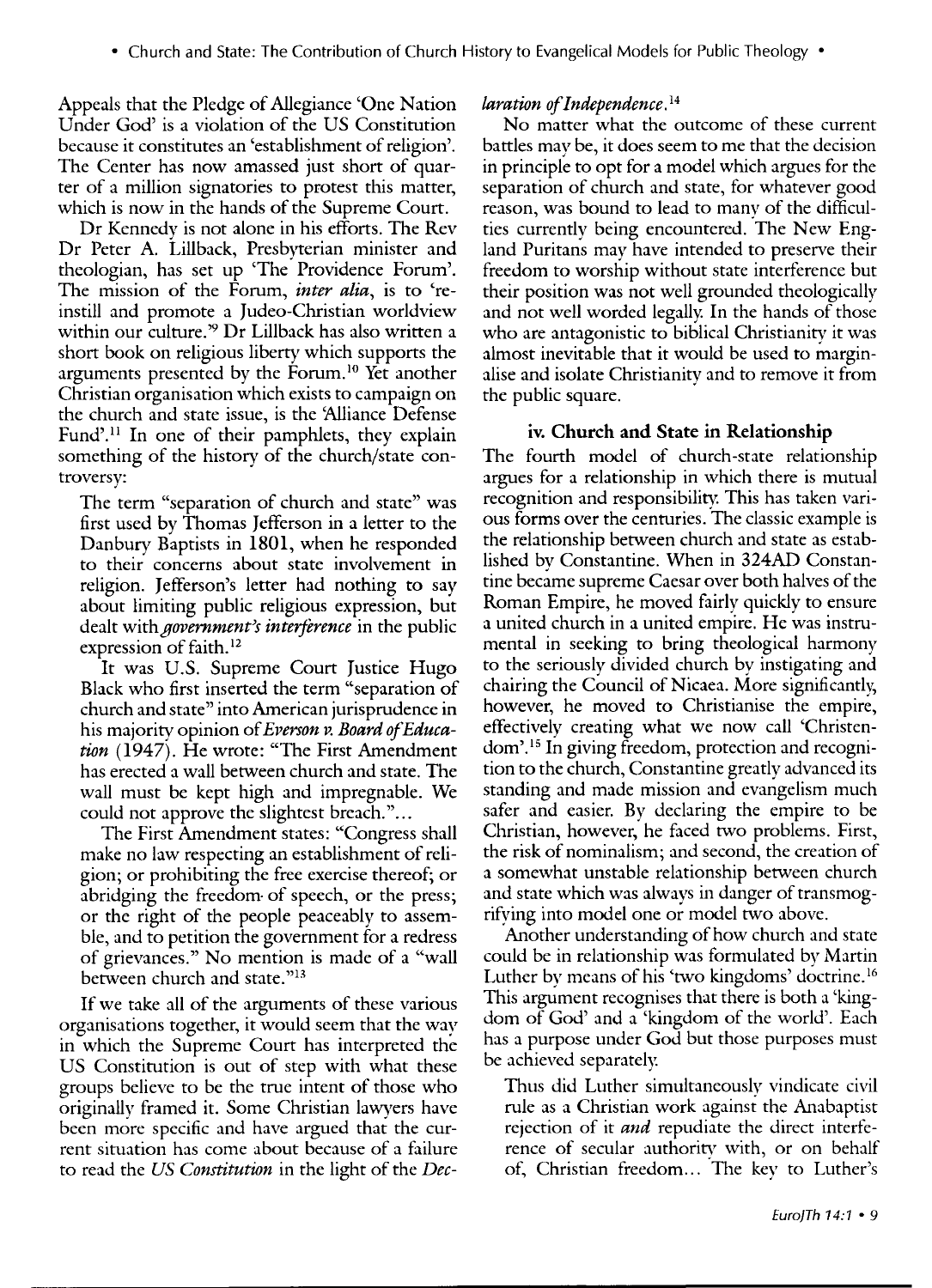independent course was his insight that every Christian exists in both realms and is subject to both regimes, so that his inward dispositions and outward actions are structured by this dual membership. 17

Luther's position, however, was somewhat unstable, both theologically and politically, largely because of his insistence on the separation of powers, although he still maintained that both are ordained of God. Its instability is underlined by the fact that the Anabaptists, as we have seen, developed it in such a way as to argue for separation between the kingdoms, whereas Melanchthon developed it in such a way that it became very similar to the Anglican view, as later developed by Hooker.

## **3. Calvin's Views on Church and State**

John Calvin took up Luther's notion of the 'two kingdoms' but developed it differently. He agreed that church and state were both established by God but he did not agree with Luther's way of defining the relationship. Calvin wanted to insist that the 'two kingdoms' owed duties and responsibilities to one another and that one of those was the state's duty to recognise, protect and guarantee the liberty of the church. Calvin established, then, a more refined version of model four, one in which the relationship between church and state was more clearly established, based on a much more solid theological foundation. This was the position which was established in a preliminary way by Calvin in Geneva and more significantly by Knox in Scotland.

The remainder of this paper will consist in an exposition and defence of this particular view of church. and state. My argument is that this model provides the real and proper basis for a public theology, for the Christian Church's right to a place in the public square.

In the first edition of the *Institutes,* Calvin set out his basic position.<sup>18</sup> There were only six chapters in that 1536 edition and it was in the last chapter that Calvin dealt with issues of church and state. The chapter covers 'Christian Freedom, Ecclesiastical Power, and Political Administration'.19 It is the third section of this chapter which deals with the nature and functions of civil government.<sup>20</sup> It is interesting to note that Calvin, who had originally studied law, held to some of the views expressed in this chapter before becoming a theologian. As

Battles writes,

Throughout this essay on the civil government, there are strong echoes of the *Seneca Commentary ....* Unquestionably Calvin is here reworking from this new evangelical Christian vantage point the whole classical teaching on the monarch.<sup>21</sup>

The most striking feature of the section on civil government concerns the status of the magistrate as the one who executes justice and rules over the people. Calvin says that those who hold this office 'have a mandate from God, having been invested with divine authority, and are wholly God's representatives, in a manner, acting as his vicegerents.<sup>222</sup> He goes on to speak in quite elevated terms, saying that the work of the magistrate is a 'holy ministry'23 and concludes that 'no one ought to doubt that civil authority is a calling, not only holy and lawful before God, but also the most sacred and by far the most honourable of all callings in the whole life of mortal men.'24 Later he insists that those who hold the office of magistrate have 'a jurisdiction bestowed by God', that they are to be recognised as 'ministers and representatives of God' and that no-one should 'regard magistrates only as a necessary kind of evil'. 25

The position spelled out here in the 1536 edition of the *Institutes* directed Calvin's actions in relation to the civil rulers during his first residency in Geneva. It was after his banishment from Geneva, however, that his thought begins to mature and deepen, as represented by later editions of the *Institutes.* It has been argued that the failure of his first period in Geneva, not least because of the relationship between the Reformed church and the city authorities, led him to further thought. More particularly, it has been argued that the time he spent in Strasbourg with Martin Bucer was an important key to further development.26

In the final edition of the Institutes, Calvin's teaching on this subject continues to centre around his understanding of the 'two kingdoms', although the section on freedom (3/19) became separated from the section on civil government (4/20). This is how he expresses the argument:

Therefore, lest this prove a stumbling-block to any, let us observe that in man government is twofold: the one spiritual, by which the conscience is trained to piety and divine worship; the other civil, by which the individual is instructed in those duties which, as men and citizens, we are bold to perform... To these two forms are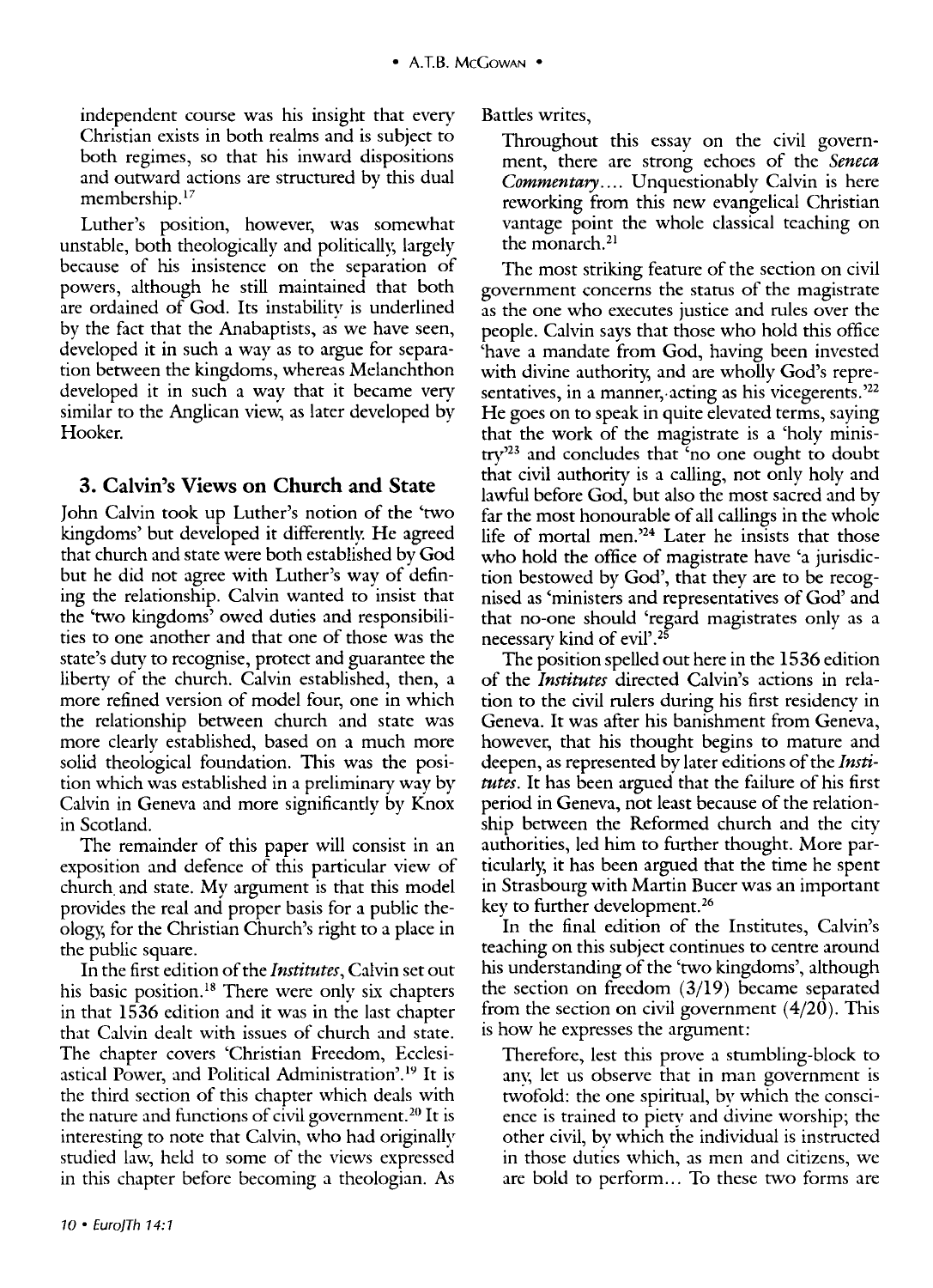commonly given the not inappropriate names of spiritual and temporal jurisdiction... Now, these two, as we have divided them, are always to be viewed apart from each other. When the one is considered, we should call off our minds, and not allow them to think of the other. For there exists in man a kind of two worlds, over which different kings and different laws can preside.<sup>27</sup>

**In** the final chapter of the final edition of the *Institutes,* Calvin underlines and expands upon what he had said in 1536.<sup>28</sup> Civil government is vital and is ordained by God for the well ordering of society. The magistrates are appointed by God and are to be obeyed, even sinful ones. They exercise divine authority and their authority extends to both tables of the law. They must punish evildoers and this includes the right to bear the sword.

Calvin's developed understanding of the relation between church and state has been widely influential. Indeed, it has been argued that the very establishment of democracy can be directly traced to the influence of Calvin's political thought.<sup>29</sup> In the 19th century Calvin's views were taken up and developed by the notable Dutch Calvinist Abraham Kuyper (1837-1920).30 **In** turn, Kuyper influenced other leading figures like Herman Dooyeweerd  $(1894-1977)$ .<sup>31</sup> In the 20th century and on into the 21st, Calvin's views on church and state have continued to be discussed and analysed, not least by those in the 'reconstructionist' or theonomic school.<sup>32</sup>

It was, however, in Scotland, under the direction of John Knox, that a model of church/state relationship was developed which most closely followed Calvin's political theology.

## **4. Church and State in Reformed Scotland**

The Reformation in Scotland, unlike that in England, was a Reformation from the bottom up rather than the top down. As we have already seen, the Reformation in England (at least in its earliest phase under Henry VIII) was imposed upon the people by the monarch for his own purposes. The people of Scotland, however, fought for Reformation until the monarch, very reluctantly, gave in to their demands. There was no question of the monarch being the head (or even supreme governor) of the Church. John Knox, in his various writings, spelled out the Calvinistic version of the 'two kingdoms' model. For example, in 1558, having been

condemned and burned in effigy, Knox wrote *The Appellation from the Sentence Pronounced by the Bishops and Clergy: Addressed to the Nobility and Estates of Scotland. <sup>33</sup>*What Knox says here about magistrates echoes very closelv what we have already seen in Calvin, with the added insistence that it was the duty of lesser magistrates to oppose the rule of their superiors, if these acted contrary to God's law (by implication this included sovereigns). $34$  Knox's position was also spelled out through his involvement in writing both *The Scots Conjession* and the *First Book of Discipline.* The underlying argument of the Appellation, and of these other documents, confirms that Knox's general position on the relationship between Church and State is the same as that of Calvin. 35

It was John Knox's successor, Andrew Melville, who further developed and refined the position articulated and defended by Calvin and Knox. His position was spelled out and became famous in an encounter with King James VI of Scotland.<sup>36</sup> Melville is said to have grasped James' sleeve, called him 'God's sillie vassal' and told him that there were two kings and two kingdoms in Scotland, in one of which (Christ's kingdom) James was 'not a king, nor a Lord, nor a head but a member'!<sup>37</sup> Melville's attitude to the king and his views on church and state led to much conflict and Melville was finally imprisoned in the Tower of London for five years. It was, nevertheless, this 'two kingdoms' view, as clarified bv Melville, which became the recognised legal position in Scotland, being known as the 'establishment principle'.

When the General Assembly of the Church of Scotland adopted the *l#stminsterConjession of Faith*  in 1647, it made specific mention, in the Adopting Act, of the second article of chapter xxxi (on Synods and Councils), which gave magistrates the right to call synods. The Assembly argued that 'the Assembly understandeth some parts of the second article of the thirty-one chapter only of kirks not settled, or constituted in point of government'.38 That is to say, it could understand whv countries which did not have an established Reformed church might require such an article  $-$  it was not necessary in Scotland!<sup>39</sup> It is also interesting that when the Presbyterian Church in the USA, in its Adopting Act of 1729, affirmed the *Westminster Confession of Faith*, it specifically disavowed sections of chapters xx (Of Christian Liberty and Liberty of Conscience) and xxiii (Of the Civil Magistrate) because of its position on the separation of church and state. $40$ 

It was not until the re-establishment of Presbyte-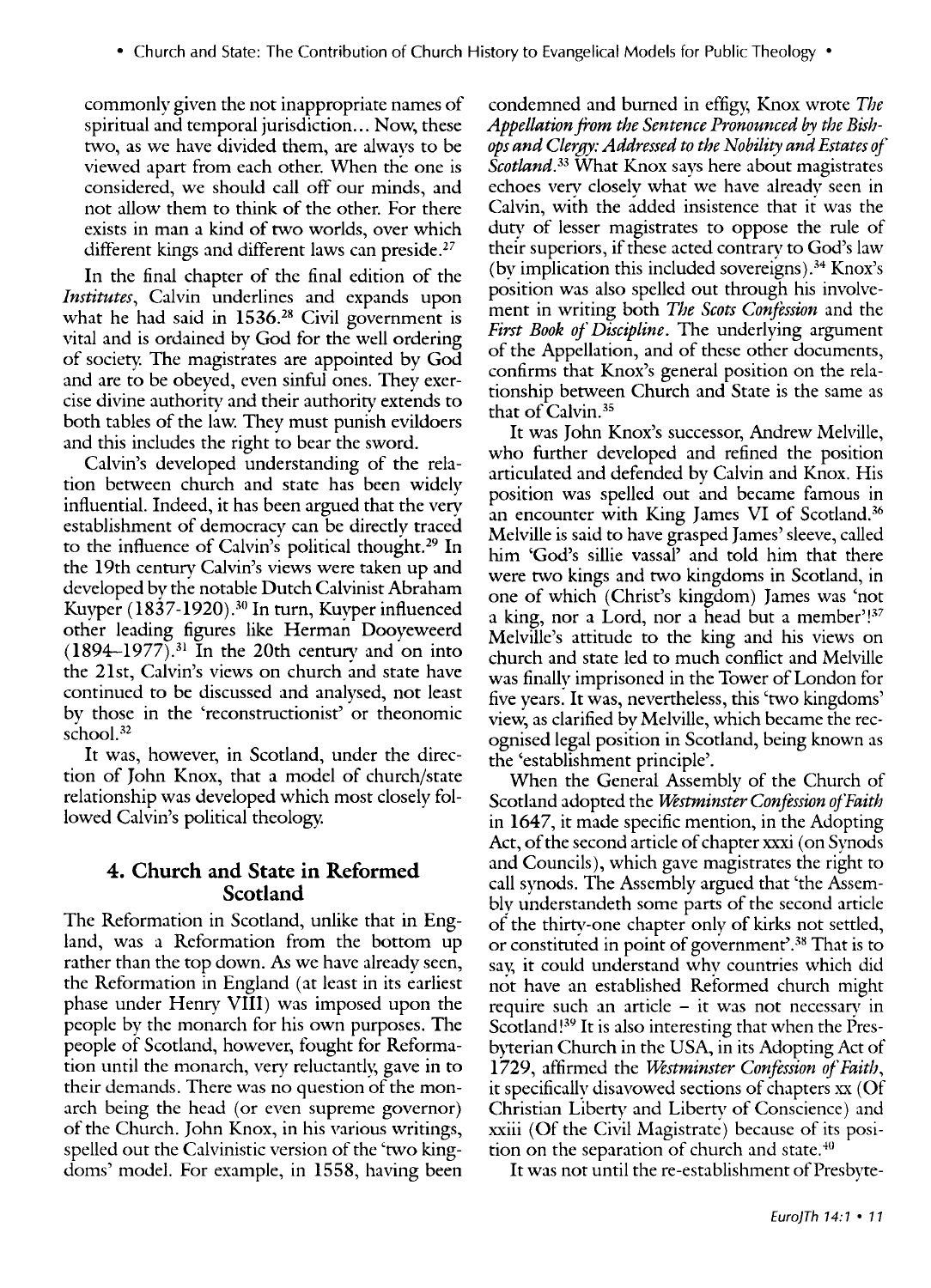rianism in Scotland in 1690, after years of struggle against attempts to impose episcopacy, that an Act of Parliament was passed affirming the decision to adopt the Westminster Confession of Faith. This was the *Act RatifYing the Confession of Faith, and Settling the Presbyterian Church Government.* Interestingly, although that Act guaranteed the continuing establishment of the Church of Scotland, some have interpreted it as being 'Erastian', namely, that the Church's right to independence and spiritual freedom from the State was granted by the State, rather than being an inherent right.<sup>41</sup>

During the political, theological and ecclesiastical debates surrounding the Disruption in the nineteenth century, the whole question of establishment became a crucial issue.<sup>42</sup> On the one hand, the Free Church of Scotland which was formed in 1843 out of the Disruption continued to hold to the establishment principle, even while leaving the establishment for reasons of spiritual freedom. On the other hand, when the Free Church wanted to join with the United Presbyterians at the turn of the century, this principle became something of a stumbling block. Later still, during the first thirty years of the twentieth century, a time of unprecedented reunion of the various churches, this debate over the establishment principle was crucial to the successful completion of the negotiations for union. 43 Finally, however:

The 1921 settlement of the Church of Scotland's constitution made possible the negotiation of the 1929 union with the United Free Church. The settlement was expressed in the Articles Declaratory prepared by the Established Church between 1914 and 1919 in a number of drafts and it was effected bv the very brief Church of Scotland Act 1921 to which the Articles were appended. <sup>44</sup>

As Dr Marjorie MacLean has demonstrated, this placed,

the Church of Scotland in a new constitutional situation, by recovering the Melvillian version of the theory of separate kingdoms, expressing it in the modern state-like language of spheres and realms, and leaving the legal implications of it to unfold in due course. The chief of those implications was the recognition that the Act represented the first breach in the sovereignty of the United Kingdom parliament.

One aspect of this 'two kingdoms' situation is that there is no appeal to the civil courts from the General Assembly of the Church of Scotland, which is regarded as the supreme court of the Church. Several years ago, there was a striking example of the effect of this in the notable case of a Church of Scotland minister who was removed from his position. Believing that the Church had acted wrongly, the minister sought a judicial review of the decision in the civil courts.<sup>45</sup> This was turned down on the grounds of the Church of Scotland's status in relation to the State. As Dr MacLean notes, 'since the 1921 Act recognised the pre-existing powers of the Church as inherent and uncreated by Parliament or any human authority, the Court of Session disclaimed jurisdiction. '46

This situation leaves the Church of Scotland in a unique situation, in terms of modern church/state relations. It is not controlled by the state, as is the Church of England; it does not itself seek to control the state nor to have any authority beyond the sphere of its own life and ministry, as the Roman Catholic Church has sometimes attempted; and it is not separated from the state as in the somewhat unhappy situation in the USA. In short, the Church of Scotland is in a situation where its constitutional position affords it entire control over its own doctrine, worship, government and discipline, together with the protection of the state, yet without any interference by the state. All of this is built on the 'two kingdoms' theological premise: that both church and state are established by God, are answerable to God and owe duties and responsibilities to one another.

In the period since the Reformation, or at least since the Act of 1690 when Presbyterianism was re-established, this relationship between Church and State, the establishment principle, has worked very well. It is interesting to note that most of the Presbyterian denominations in Scotland (with the notable exception of the United Free Church of Scotland) also advocate the establishment principle, even having withdrawn from the Church of Scotland. Naturally, the establishment principle is maintained by a careful balance of measures, such as the appointment of a 'Lord High Commissioner' by the Queen to the General Assembly. The General Assembly welcomes the Lord High Commissioner and his guests (usually including several cabinet ministers and Scottish Executive ministers). It also instructs a committee to write a 'loyal letter' to the monarch, conveying the greetings and best wishes of the Assemblv but, at the same time, it affirms its independence from monarchical or state interference.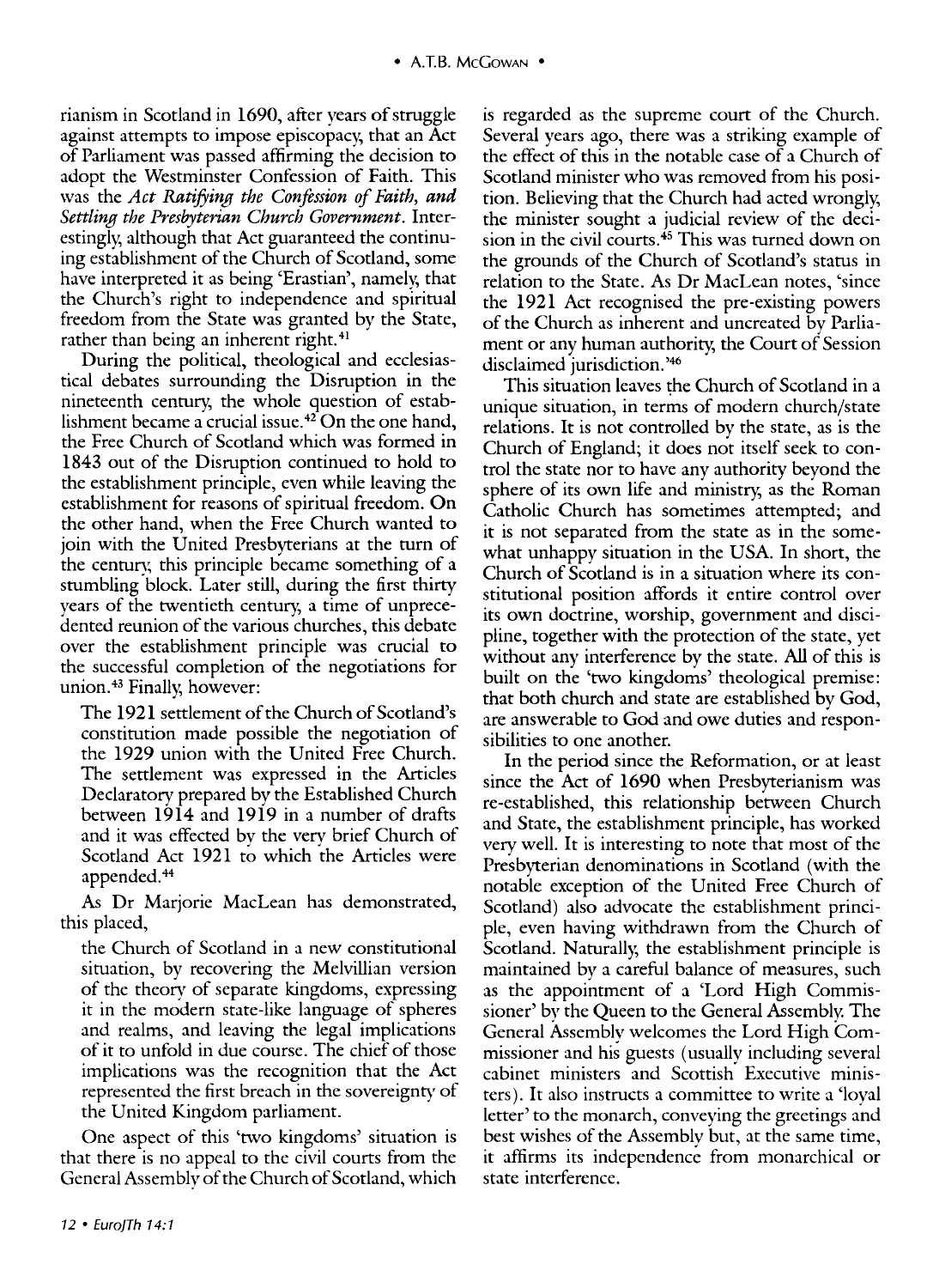## **5. Modern Problems**

The Church of Scotland faces at least four problems in seeking to maintain the establishment principle and its unique position in relation to the British state. The first of these concerns the interpretation and function of the 1921 Act, which supports and maintains the establishment principle. Dr MacLean, in her dissertation, argues that there are certain weaknesses in the Act which leave it open to misinterpretation or ultimate collapse. She describes the weaknesses thus,

First, the intrinsically flawed nature of the 1921 Act and the way it has been applied in subsequent Court of Session actions imply that the state's 'grant' of spiritual independence is not final and unconditional, that the freedom of the Church is contingent on its own behaviour, and that its constitutional position is more precarious than it likes to believe. Second, the sovereignty in the civil sphere is not simple or monolithic, but fragmented, developing and complex. A spiritual jurisdiction that depends on what is effectively a treaty with a power that is no longer the only relevant secular authority is an eroding jurisdiction that has no answers to some of the modern questions being asked of it. Third, the contemporary fashion for individual human rights does not yet give privileges to the Church because it would have difficulty asserting its legal competence to be treated as a bearer of rights. The undeniable little spheres of human sovereignty produced in this model provide new partners in the co-ordination of authority and legal responsibility.

The 1921 settlement survives, at least in theon; but it has lost the foundation of the understanding of Church-state relations on which it was built.

Dr MacLean then sets out to establish new 'theological, legal and constitutional foundations' for the 21st century. Among other suggestions, she argues that we need a new theological understanding of freedom, we need to make certain changes to the Articles Declaratory and we need to specifY more precisely what legislation was repealed when Parliament adopted the 1921 Act. Even with these changes, she is not confident that the Church of Scotland can maintain its constitutional position.

The second problem concerns the pluralistic and multi-ethnic culture which now exists in Scotland, particularly in the cities. How is it possible to maintain that Christianity, far less the very specific denomination called the Church of Scotland, should have rights and privileges in a nation where Christians attending worship are in a small (albeit significant) minority? Professor David Fergusson, of the School of Divinity in the University of Edinburgh, has recently addressed this issue.<sup>47</sup> After analysing the Reformational context for the traditional Scottish view of church and state and having noted the dramatic changes which have taken place in civil society since the Reformation, he concludes,

In the western context of dechristianization, where does this leave us? It is time to recognise that models of establishment derived from early modern Geneva and Scotland have to be abandoned. We can no longer assume nor aspire towards co-extensive membership of church and civil society, and shifting patterns of establishment in western Europe confirm this. In this limited respect, the secularization thesis which recognises the differentiation of civil and religious spheres must be accepted. The separation of the state, the market economy, and science from the influence of religious institutions is an undeniable feature of modernity. Yet, this entails neither the decline of religion nor its confinement to a private or sectarian sphere.<sup>48</sup>

This might initially seem like a counsel of despair. Given the rising tide of pluralism and the modern secular mentality, we must simply give up on the theology of the 'two kingdoms'. This is, however, not Fergusson's last word on the subject. Instead, he wants to reinterpret certain key affirmations in the traditional Reformed view, namely, the importance of the state, the fact that public service is a calling from God, that Christians are called upon to be involved as salt and light in the transformation of society and so on. Towards these ends, he calls for,

the maintenance of a distinct Christian subculture that nurtures and equips individuals for authentic service at a time of increasing moral fragmentation and confusion. While there may no longer be an organic unity between church and secular society, the Reformed vision of social transformation and critical support for the state is still relevant. It continues to offer a badlv needed perspective in its intent to make common cause in search of a positive social contribution, in a hopeful though sober vision of political possibilities, in the affirmation of public service, and in the dignity of political office which, though frequently demeaned, remains a gift and calling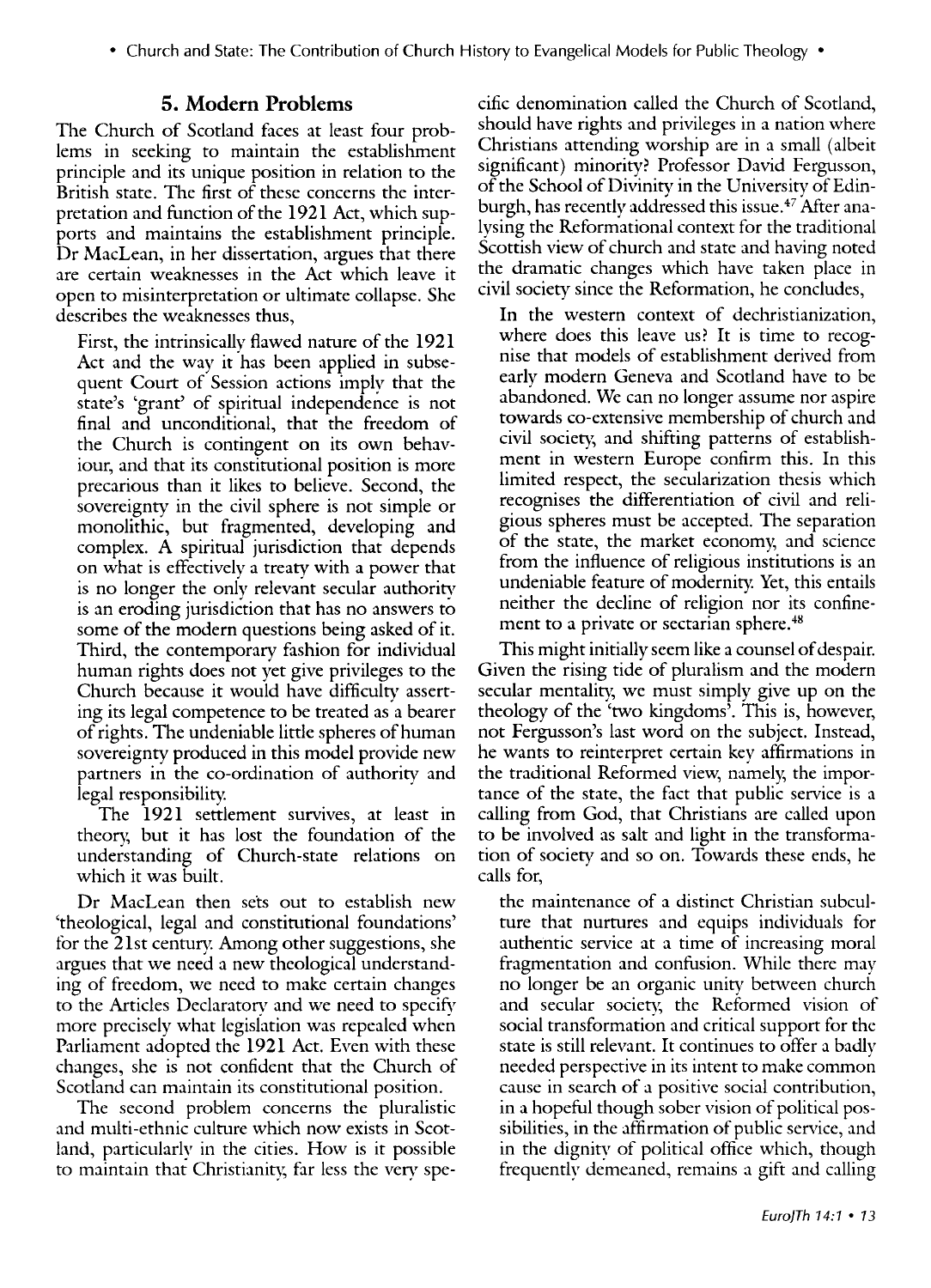#### of God.49

The third and related problem concerns the interpretation and implementation of the European Union Charter on Human Rights. There is a danger that this will change the situation vis-a-vis the Church of Scotland, since it could be argued that any limitation of the sovereignty of the state in favour of a group of Christians (albeit the national, established Church) is discriminatory and damaging to the human rights of those who are neither Christians nor Presbyterians. It is interesting to speculate on what attitude would have been taken to the Logan case referred to above, had it been referred to the European Court of Human Rights. One encouraging sign in this matter, however, is the reassurances which were given to a group of senior churchmen from a range of Scottish denominations when they met with judges from the European Court of Human Rights in Strasbourg in 2001. They were told that just as individuals had rights, so too did bodies (such as churches) and it was not the intention of the court to interfere in issues relating to the churches.

The fourth problem and perhaps ultimately the most serious, concerns the Church of Scotland's own self-identification. This view of Church and State which has been outlined above and which has been established in Scotland for almost 450 years, is neither properly understood nor valued by' most of the members of the Kirk. Writing some time ago in *Life & Work*, the monthly magazine of the Church of Scotland, I addressed the changing situation in our understanding of Christianity as public religion. Let me quote from that article:

I was listening to the radio a few days ago and heard a woman making sarcastic and derogatory remarks about the Prime Minister. Was it because of some political decision he had made, or perhaps because of some failure in an important matter of state? No, it was because he had dared to mention his faith and his relationship with God. 'We like our religion to be kept private in this country' the woman trumpeted and went on to make it very clear that politicians (and everyone else) should keep their religious views to themselves and should not bring them into public life. This is a fairly common opinion today, one which regards religion as a matter of personal devotion, a private communion between an individual and God. Those who take this view argue that one's faith should never be spoken of publicly, since it has no bearing on

public issues and will in any case probably cause embarrassment!

In the article I went on to demonstrate that this view is of relatively recent origin and stands in marked contrast to the position adopted in the Church of Scotland from the time of the Reformation onwards. It does seem to me, however, that we are in danger of throwing away this heritage, not least because of ignorance. Most members (perhaps even most ministers) in the Church of Scotland would struggle to articulate the precise relationship between church and state. Many would happily dispense with it rather than seeing it as an inspired piece of theology! Indeed, many would consider the whole argument to be somewhat arcane, of minor interest to historians perhaps but of no real interest or consequence for the Kirk today.

### **6. Conclusion**

Where then do we go from here? It seems to me that we must establish whether or not the doctrine of the 'two kingdoms', as spelled out successively by Calvin, Knox and Melville, is the best way to understand and interpret Scripture. If it is, then we must continue to argue for such a model, even in the face of a secular world which rejects our presuppositions. Mter all, there is every reason to believe that Knox held to his position on church and state even during the time when Mary Queen of Scots was reigning in Scotland and the Catholic Queen Mary was reigning in England. He understood his objectives even when they must have seemed quite impossible. If something is soundly based biblically and theologically then we must seek to put it into practice, whatever stands against us.

Furthermore, it seems to me that we must look at this matter in a European context. It is clear that the nation states which make up the European Union will have a future which is much more integrated, even if not fully united. What will be the relationship between the European Union and the Christian church? Discussions leading to the new constitution for the European Union, including the debate as to whether or not there should be any mention of God, point up the difficulties. We cannot allow these questions to go begging; we must discuss them and reach our own conclusions before seeking to influence others across the continent.

This paper has sought to present a theological case and an historical example to support a particular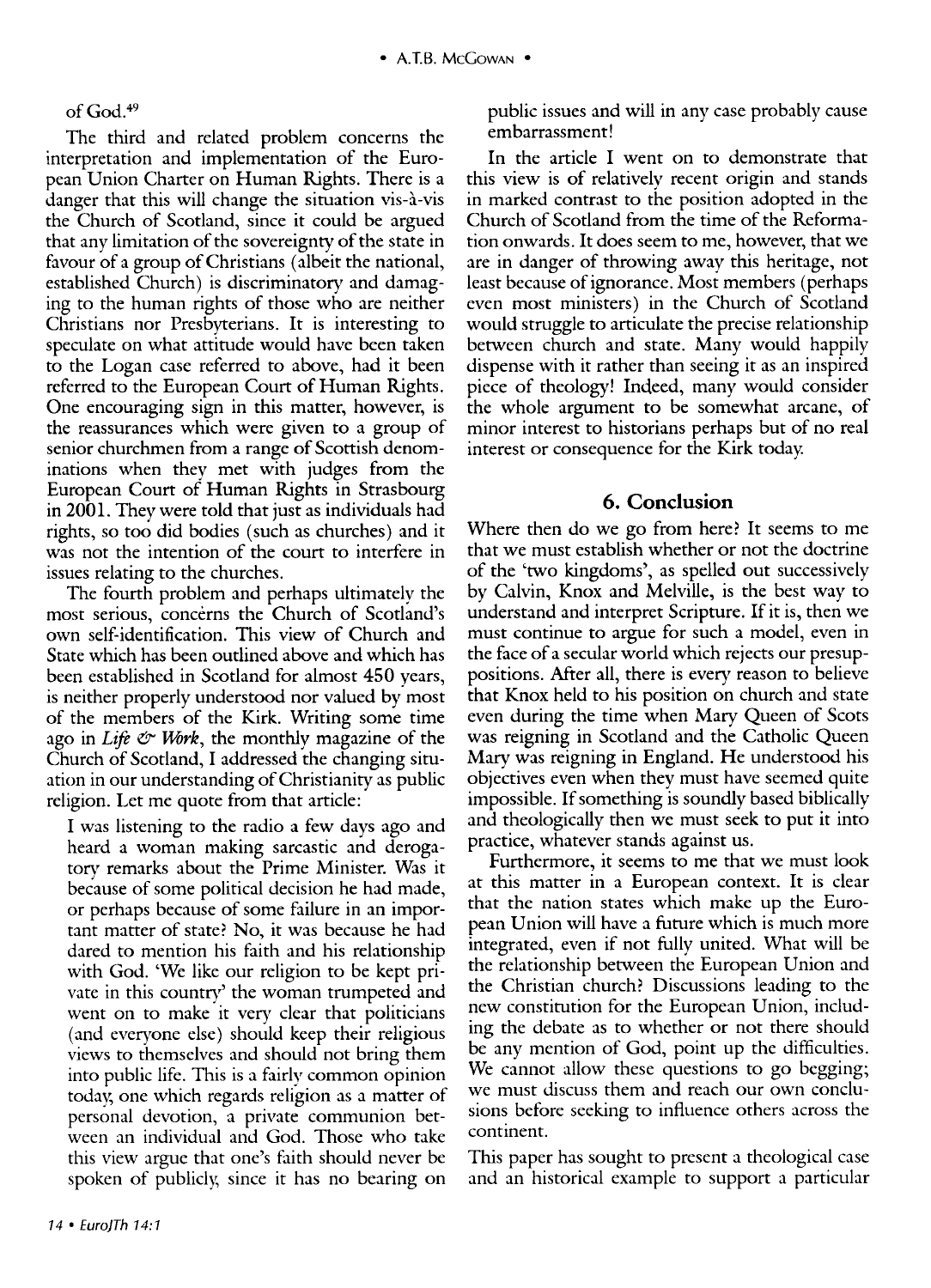understanding of the relationship between church and state as the basis for a public theology, that is, for the right of the Christian church to speak and to be heard in the public square. If we reject the 'two kingdoms' model of church/state relations, which was established within Reformed theology and has been evidenced by the situation historically in Scotland, then wherein lies the theological basis for our public theology? What right do we have to speak to the nations, apart from the right which is bestowed upon us by the one who created both church and nations, and to whom both are answerable?

We ought not to be fighting for a small place in the public square, it is ours by right.

## **Notes**

- 1 *Cranmer and the English Reformation* (Edinburgh: T & T Clark, 1900) 62.
- 2 The copyright to the English version of the Schleitheim Text is held bv Herald Press, Scottdale, PA 15683. It is also available on the web at: http:// members.iquest.net/-jswartz/schleitheim/
- 3 Idem.
- 4 Idem.
- 5 http://www.bibleviews.com/BriefSF.html
- 6 http://www.mennolink.org/doc/cof/art.23.html
- 7 idem.<br>8 http:/
- http://www.reclaimamerica.org/
- 9 http://www.providenceforum.org
- 10 *Proclaim Liberty* (Bryn Mawr, PA: The Providence Forum, 2001).
- 11 http://www.telladf.org
- 12 http://www.telladf.org
- *13 The Truth about Separation of Church and State*
- 14 I am grateful to Mr Robert C. Cannada, former Chairman of the Board of Reformed Theological Seminary in Jackson, Mississippi, for this insight.
- 15 For an argument in favour of the notion of Christendom see Oliver O'Donovan *The Desire of the Nations: Rediscuvering the Roots of Political Theology*  (Cambridge: Cambridge University Press, 1996). For a critique of O'Donovan's position see Craig Bartholomew, Jonathan Chaplin, Robert Sonmg and AI Wolters (eds) *A Royal Priesthood? The Use of the Bible Ethically and Politically: A Dialogue with Oliver O'Donovan* Scripture and Hermeneutics series (Grand Rapids: Zondervan, 2002).
- 16 For an exposition of Luther's position, together with extracts from Luther's writings, see Oliver O'Donovan and Joan Lockwood O'Donovan (eds) *From Irenaeus to Grotius: A Sourcebook in Christian Political Thought* (Grand Rapids: Eerdmans, 1999) 581-608.
- 17 Ibid,582-583.
- 18 Translated and annotated bv Ford Lewis Battles (Grand Rapids: Eerdmans, 1986).
- 19 Ibid, 176ff..
- 20 Ibid, 207ff..
- 21 Ibid,lix.
- 22 Ibid,209.
- 23 Ibid, 210.
- 24 Ibid,209.
- 25 Ibid, 220.
- 26 0. O'Donovan and J.L. O'Donovan (eds) *From Irenaeus to Grotius, 663.*
- *27 Institutes 3/19/15.*
- *28 Institutes 4/20.*
- 29 Douglas F. Kelly *The Emergence of Liberty in the Modern World: The Influence of Calvin on Five Guvernments from the 16th through 18th Centuries* (Phillipsburg: Presbyterian & Reformed, 1992).
- 30 A. Kuyper *Lectures on Calvinism* (Grand Rapids: Eerdmans, 1931). See especially chapter three 'Calvinism and Politics'.
- 31 Herman DooyeweerdA *New Critique of Theoretical Thought* Vol. I-IV (Ontario: Paideia Press, 1975); Herman Dooveweerd *Roots of Western culture; Pagan, Secular and Christian options* (Toronto: Wedge Publishing Company, 1979).
- 32 See, for example, R.J. Rushdoony *The Institutes of Biblical Law* (Nutley, NJ: Presbyterian & Reformed, 1973); G.L. Bahnsen *Theonomy in Christian Ethics: Expanded Edition with Replies to Critics* (Phillipsburg: Presbyterian & Reformed, 1984; G.L. Bahnsen *No*  Other Standard (Tyler, TX: Institute for Christian Economics, 1991).
- *33 Selected Writings ojJohn Knox: Public Epistles, Treatises and Expositions to the Year* 1559 (Dallas: Presbyterian Heritage Publications, 1995) 471-532.
- 34 Ibid,488,489.
- 35 It may be, however, that Knox's constant references to the way in which God governed Israel, leave him liable to the charge of seeking to establish a theocracy. This charge was also laid against Calvin but mav be successfully rebutted: see R.C Gamble Calvin's *Thought on Economic and Social Issues and the Relationship of Church and State* Articles on Calvin and Calvinism vol.ll (New York & London: Garland Publishing, 1992).
- 36 J.H.S. Burleigh *A Church History of Scotland*  (London: Oxford University Press, 1960) 204- 205.
- 37 Ibid, 204.
- 38 J. Ligon Duncan III 'Owning The Confession: Subscription in the Scottish Presbyterian Tradition' in David W. Hall (ed) *The Practice of Confessional Subscription* (Lanham, ML: University Press of America, 1995) 81.
- 39 In the Confessional statement we see the influence of Samuel Rutherford whose *Lex Rex* was hugely influential, not least in relation to arguments over the legitimacy of the execution of Charles I.